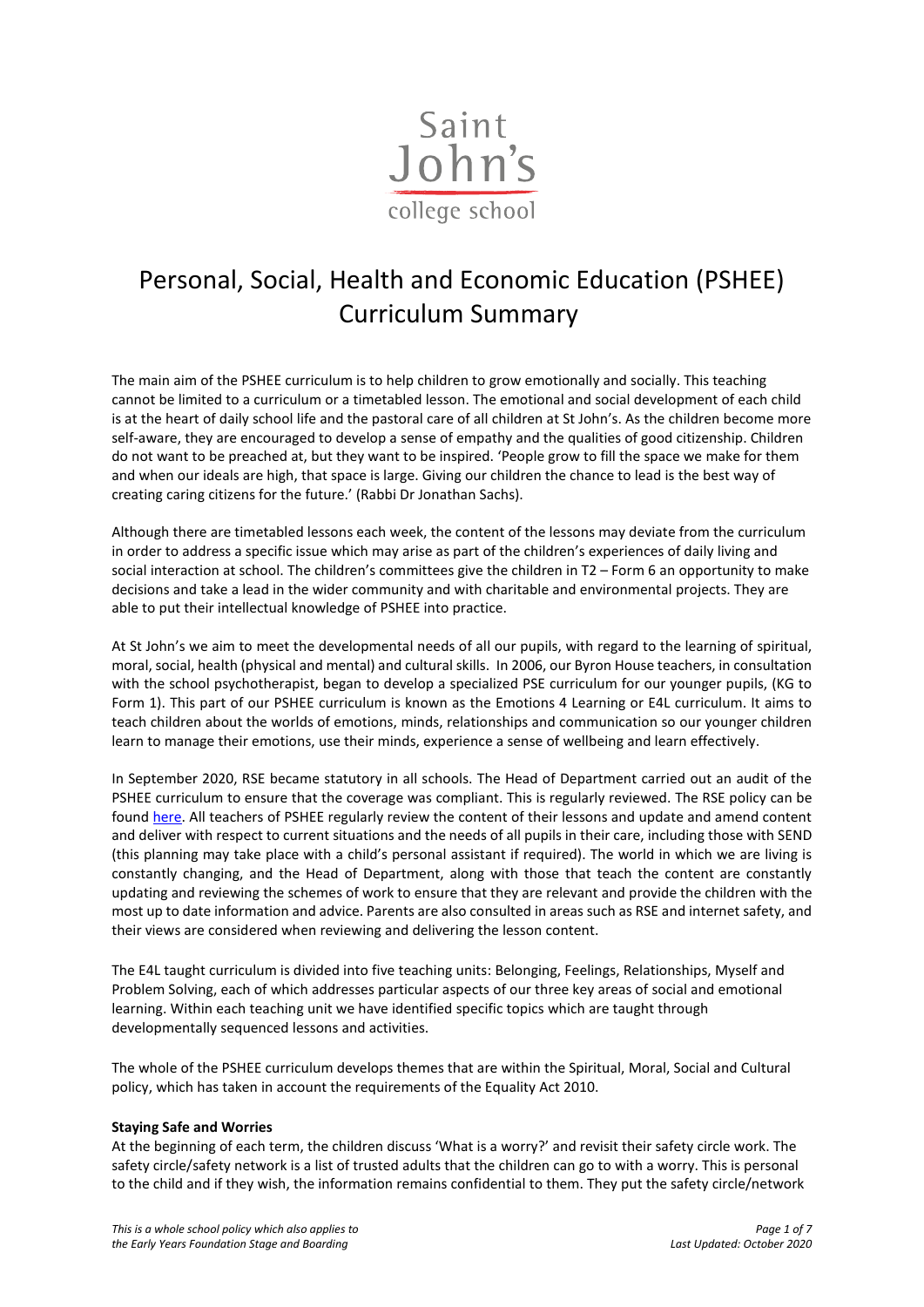into an envelope which is returned to them at the beginning of each term for review. It is likely that the names on the safety circle/network will change as the children grow up and make relationships with new adults.

#### **Key Skills and Content**

## **Kindergarten (KG)**

- Develop a sense of belonging to the class and school through understanding where things are, routines, timetable, beginnings and endings, getting to know each other, people in the school
- Identify what it feels like to have a worry and how they can deal with a worry
- Develop a growing awareness of self by identifying things that they do and don't like doing, what they can be proud of in themselves and how we are the same and different
- Understand why we need rules
- Know how to listen actively
- Know and use a technique to self-calm ('turtle')
- Identify different feelings, and different intensities of feeling, which ones are 'uncomfortable' and how to manage different types of feeling
- Identify how facial expressions show different feelings and how feelings can be different on the inside and the outside
- Give and receive compliments, including self-compliments
- Understand that big feelings are ok but that we need to control our behaviours in response to feelings
- Be able to set a 'goal'
- Understand what makes a good friend and know how to ask a friend to play with them
- Know and be able to make a plan to solve a problem
- Develop empathy
- Explore ways of caring for the school environment and each other
- Begin to be able to see things from another's point of view
- Be able to say sorry and make up
- Identify changes in their own lives
- Know and put into practice good way of standing up for themselves
- Understand how to keep safe
- Identify special people in their lives

#### **Transition 1 (T1)**

- Know who they can talk to about a worry and who they can trust
- Compliment each other and ourselves
- Be able to listen actively, using their bodies to engage
- Understand the relationship between feelings and how these are expressed
- Be able to use a wider variety of vocabulary to identify and describe their feelings and the intensity of those feelings and to know that they can feel more than one feeling at a time
- Understand how and be able to control their big feelings
- Explore what a friend is and the importance of body language in making friends
- Be able to think of ways to solve a problem with a friendship
- Empathize with the feelings of others
- Understand the relationship between thoughts, feelings and actions and how some feelings can lead to problems even though the feelings are ok themselves
- Know what the 'sixth sense' is and how to listen to it
- Distinguish between 'good and bad touch' and know what to do when one feels uncomfortable
- Identify the special relationships in our lives and what makes them special
- Be able to see things from another's point of view and how to use this to care, including what teasing feels like from different points of view
- Be able to use the 3 steps of problem solving
- Know how different feelings affect learning
- Set a goal and review it
- Understand what makes good manners and how feelings affect behaviours
- Know what bullying is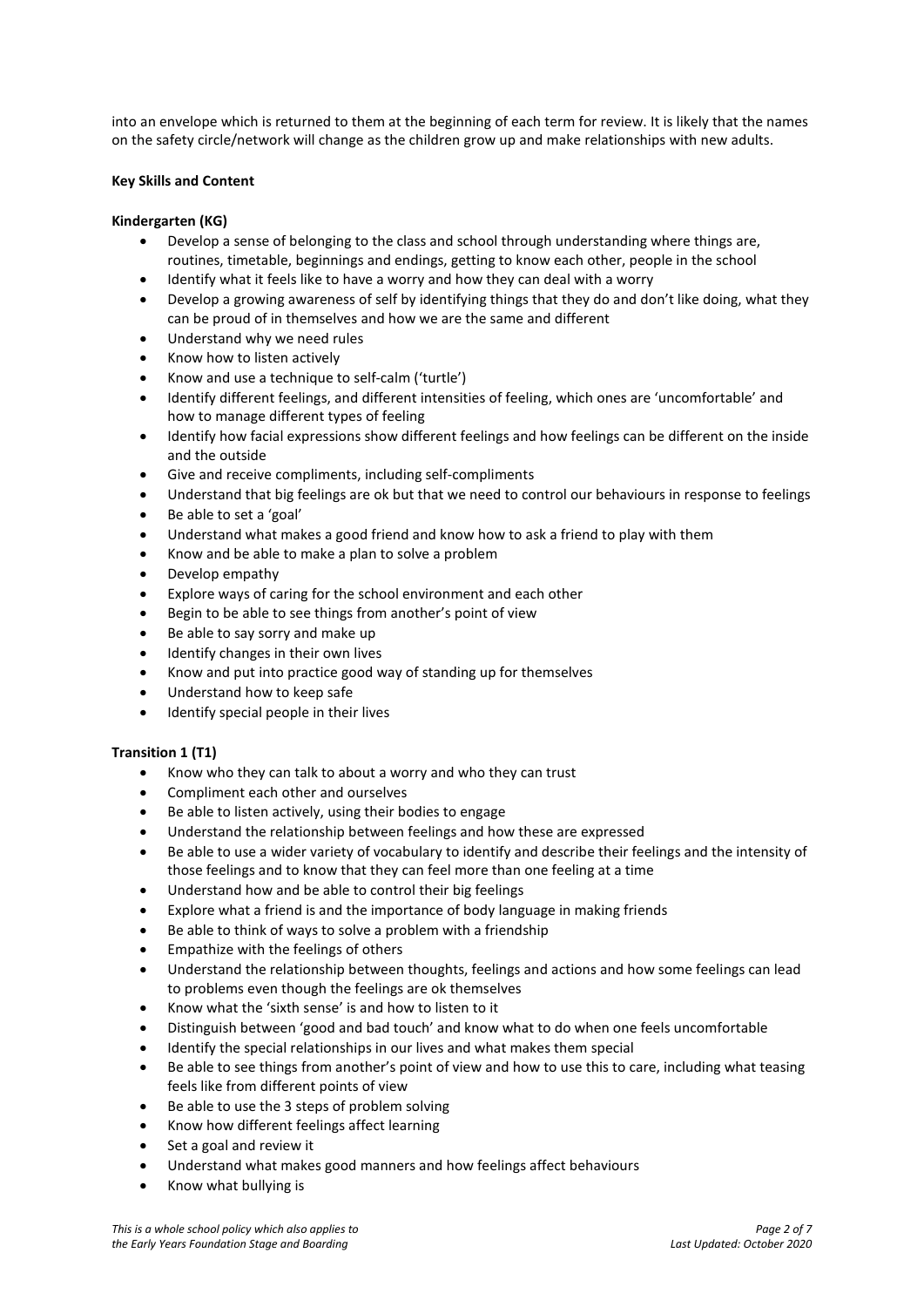• Talk about what sort of person they are and how everyone is different

## **Transition 2 (T2)**

- Know who they can talk to and what they can do when feeling worried
- Understand the relationship between thoughts (including negative thoughts), feelings and actions and use the 7 steps of problem solving and the idea of thinking before we act
- Respect each other and our feelings
- Set a goal and work out the steps to reach the goal
- Know how the face and body communicate feelings
- Use a greater range of words to identify and describe different feelings and be able to control the behaviours appropriately
- Identify ways of greeting someone whom we have not met before
- Explore the qualities of a good friend
- Understand the concept of conflicting feelings
- Explore special people and special times
- To identify their 'sixth sense' and how to listen to it
- To know the difference between 'good and bad touch' and the importance of telling if they are uncomfortable
- Know what bullying is and understand their responsibility in telling if they see another child being bullied
- Know how to turn a negative thought into a positive one
- Know what to do if we get lost and identify safe and unsafe places to play
- Distinguish between kind and unkind teasing
- Understand the problems of making promises
- Explore the concept of 'fair and unfair' from different perspectives
- Talk about how they have changed including how their thoughts and feelings have changed
- Explore what type of person they are and be able to laugh at themselves!

- Know how to give and receive compliments
- Understand how, and be able, to listen actively and to let the other person know that they are listening actively and how to 'tune-in' and pay attention and explore the ways in which they learn and remember
- Know who they can talk to and what they can do when they are feeling worried and how to use breathing to self-calm
- Understand how thoughts, feelings and behaviours are linked and be able to use the 7 steps of problem solving, including how to decide between different solutions to a problem
- Use a wider range of vocabulary to identify and describe feelings and their intensities
- Understand what 'well-being' is and who helps them to feel this
- Identify negative and positive feelings and how to change negative into positive
- To understand safety rules and who and when to tell
- To be able to name and identify body parts including the sexual parts
- Identify different types of relationships
- Set and review goals, including making and adapting plans to reach the goals
- Explore the qualities of a good friend and reflect on their own behaviours as a friend
- Understand what the 'sixth sense' is, distinguish between good and bad touch and good and bad secrets
- To be able to recognize what bribes and tricks are
- Understand what bullying is and what to do if it is witnessed; and know how to read people's responses and when to stop
- To be able to use assertive voice and body language
- Be able to tell their own 'personal story' and how they have changed and to celebrate their successes
- To be able to recognize a good listener and when is the best time to tell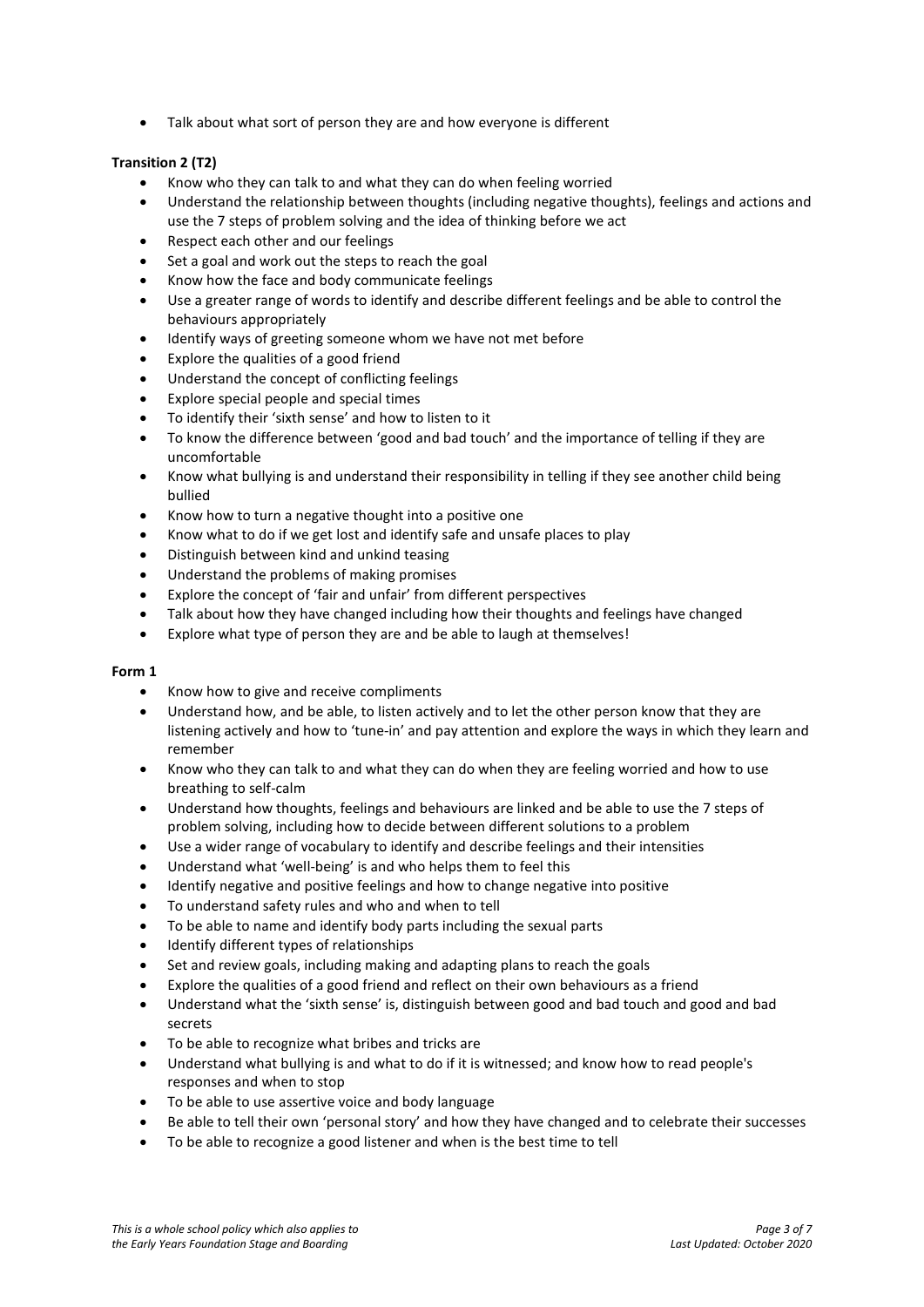# **Form 2**

Form 2 children are encouraged to take on the roles of tour guides to prospective parents and visitors. They are members of Playtime Pals, Teaching Team or Helping Hands and they act as assembly monitors and are Book Buddies to the Kindergarten children.

- Know who they can talk to and what they can do when they are feeling worried and how to use breathing to self-calm
- How to use our sixth sense
- How to follow and plan for safety rules
- To understand what tricks and bribes are
- How to assess different types of risk
- Identify the different relationships in our lives and what it means to be a role-model
- Practice active listening and dialogue to build trusting relationships
- Use the 7 steps of problem solving
- Understand feelings from another's point of view
- Understand what bullying is, how bullies exploit differences and how to respond assertively to bullying
- Understand how the body works and the effects of alcohol and cigarettes
- Know how to make right choices and what conscience and a moral code mean
- How to train your brain
- How to steady an emotional wobble
- How to befriend the difficult
- How to grow happiness

- How important friendships are in making us feel happy and secure and how people choose and make friends.
- The characteristics of friendships, including mutual respect, truthfulness, trustworthiness, loyalty, kindness, generosity, trust, sharing interests and experiences and support with problems and difficulties.
- That healthy friendships are positive and welcoming towards others, and do not make others feel lonely or excluded.
- How to recognise who to trust and who not to trust, how to judge when a friendship is making them feel unhappy or uncomfortable, managing conflict, how to manage these situations and how to seek help or advice from others, if needed.
- That most friendships have ups and downs, and that these can often be worked through so that the friendship is repaired or even strengthened, and that resorting to violence is never right
- What sorts of boundaries are appropriate in friendships with peers and others (including in a digital context).
- To learn about empathy and compassion
- That mental wellbeing is a normal part of daily life, in the same way as physical health.
- That there is a normal range of emotions (e.g. happiness, sadness, anger, fear, surprise, nervousness) and scale of emotions that all humans experience in relation to different experiences and situations
- How to recognise and talk about their emotions, including having a varied vocabulary of words to use when talking about their own and others' feelings.
- Different types of bullying (including cyberbullying), the impact of bullying, responsibilities of bystanders (primarily reporting bullying to an adult) and how to get help.
- The importance of respecting others, even when they are very different from them (for example, physically, in character, personality or backgrounds), or make different choices or have different preferences or beliefs.
- How to judge whether what they are feeling and how they are behaving is appropriate and proportionate.
- How to recognise who to trust and who not to trust, how to judge when a friendship is making them feel unhappy or uncomfortable, managing conflict, how to manage these situations and how to seek help or advice from others, if needed.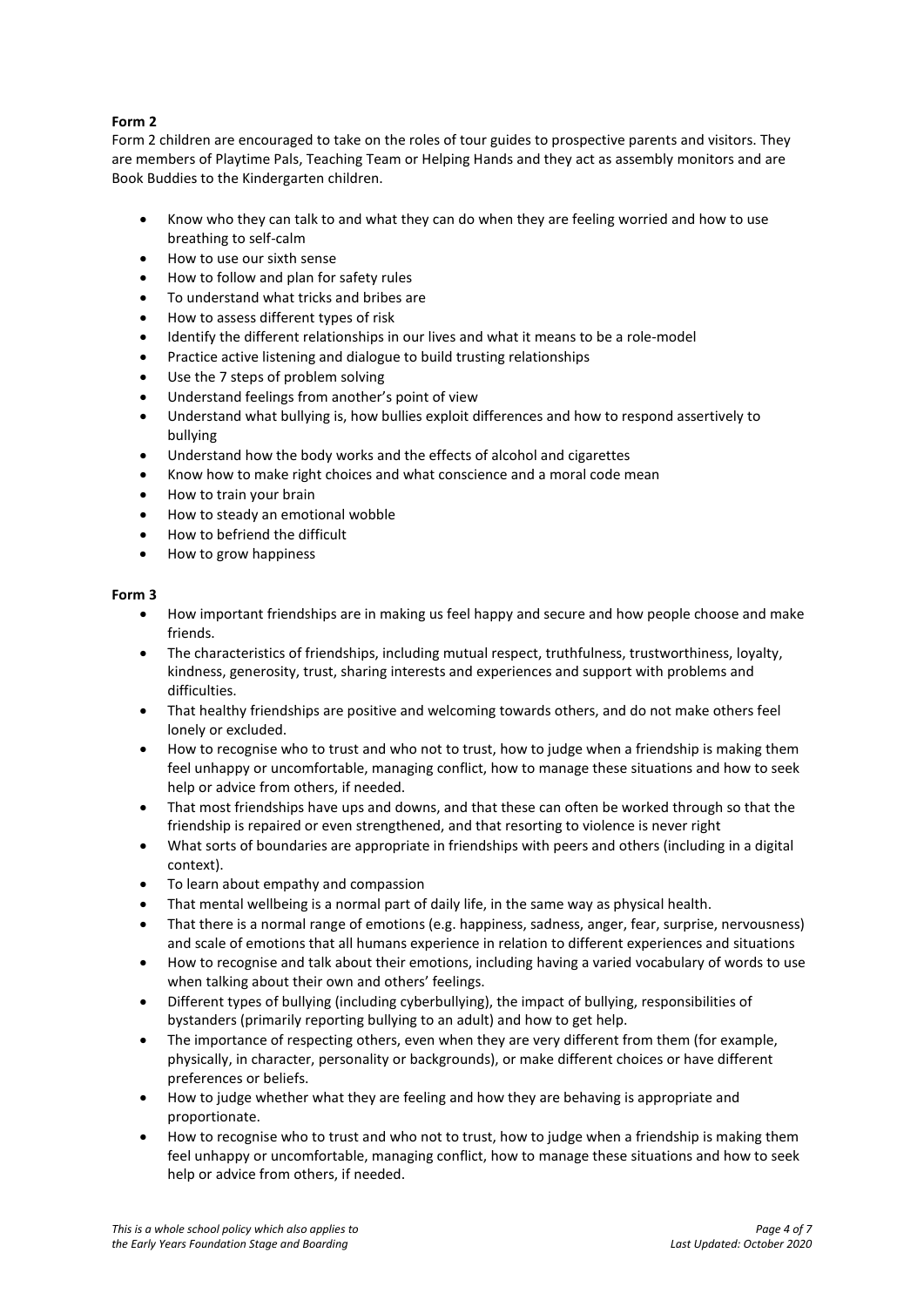- How to respond safely and appropriately to adults they may encounter (in all contexts, including online) whom they do not know.
- It is common for people to experience mental ill health. For many people who do, the problems can be resolved if the right support is made available, especially if accessed early enough.
- The benefits of physical exercise, time outdoors, community participation, voluntary and servicebased activity on mental wellbeing and happiness.
- Simple self-care techniques, including the importance of rest, time spent with friends and family and the benefits of hobbies and interests.
- About menstrual wellbeing including the key facts about the menstrual cycle.
- Key facts about puberty and the changing adolescent body, particularly from age 9 through to age 11, including physical and emotional changes
- How to use the internet safely following the internet legends scheme
- To research and assess apps and computer programmes used by children in the current year group as tools for communication.
- How to respond safely and appropriately to adults they may encounter (in all contexts, including online) whom they do not know.
- Road safety

## **Form 4**

- How important friendships are in making us feel happy and secure and how people choose and make friends.
- That in school and in wider society they can expect to be treated with respect by others, and that in turn they should show due respect to others, including those in positions of authority.
- About different types of bullying (including cyberbullying), the impact of bullying, responsibilities of bystanders (primarily reporting bullying to an adult) and how to get help.
- The importance of respecting others, even when they are very different from them (for example, physically, in character, personality or backgrounds), or make different choices or have different preferences or beliefs.
- How stereotypes, in particular stereotypes based on sex, gender, race, religion, sexual orientation or disability, can cause damage (e.g. how they might normalise non-consensual behaviour or encourage prejudice).
- The importance of respecting others, even when they are very different from them (for example, physically, in character, personality or backgrounds), or make different choices or have different preferences or beliefs.
- Practical steps they can take in a range of different contexts to improve or support respectful relationships.
- The conventions of courtesy and manners.
- The importance of self-respect and how this links to their own happiness
- That in school and in wider society they can expect to be treated with respect by others, and that in turn they should show due respect to others, including those in positions of authority.
- The importance of permission-seeking and giving in relationships with friends, peers and adults.
- Key facts about puberty and the changing adolescent body, particularly from age 9 through to age 11, including physical and emotional changes
- That each person's body belongs to them, and the differences between appropriate and inappropriate or unsafe physical, and other, contact.
- How to use the internet safely through the internet legends programme
- To research and assess apps and computer programmes used by children in the current year group as tools for communication.

- Developing awareness of Strengths and skills in group work
- Evaluation and feedback skills
- Caring for the environment, animals and plants. To understand some ways of caring for the environment and the contribution they can make.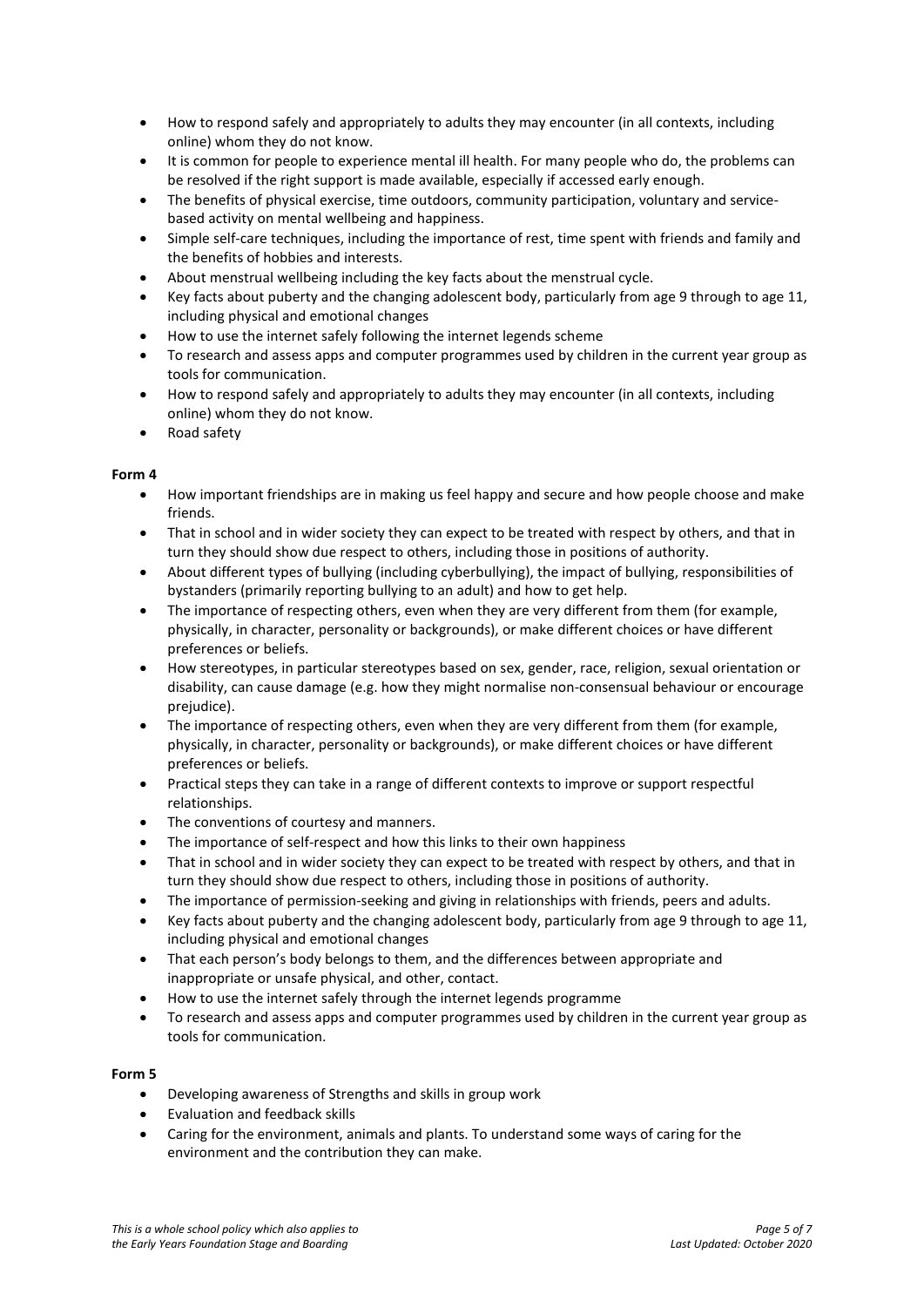- Different types of bullying (including cyberbullying), the impact of bullying, responsibilities of bystanders (primarily reporting bullying to an adult) and how to get help.
- The importance of respecting others, even when they are very different from them (for example, physically, in character, personality or backgrounds), or make different choices or have different preferences or beliefs.
- The legal rights and responsibilities regarding equality (particularly with reference to the protected characteristics as defined in the Equality Act 2010) and that everyone is unique and equal.
- Financial understanding
- To be aware of how their strengths may be useful in a range of different careers in the future.
- Financial responsibility and feelings about money
- Financial competence where the children set up and run ege a stall / car wash etc using their money for grow a pound
- The facts about legal and illegal harmful substances and associated risks, including smoking, alcohol use and drug-taking.
- The characteristics of a poor diet and risks associated with unhealthy eating (including, for example, obesity and tooth decay) and other behaviours (e.g. the impact of alcohol on diet or health).
- The facts about the harms from smoking tobacco (particularly the link to lung cancer), the benefits of quitting and how to access support to do so.
- The physical and psychological consequences of addiction, not including alcohol dependency.
- Awareness of the dangers of drugs which are prescribed but still present serious health risks
- The law relating to the supply and possession of illegal substances.
- The facts about legal and illegal drugs and their associated risks, including the link between drug use, and the associated risks, including the link to serious mental health conditions.
- How to use the internet safely through analysing internet safety programmes and then devising one of their own through a competition
- To research and assess apps and computer programmes used by children in the current year group as tools for communication.

- How to recognise and report feelings of being unsafe or feeling bad about any adult. (safeguarding)
- That each person's body belongs to them, and the differences between appropriate and inappropriate or unsafe physical, and other, contact.
- The benefits and importance of physical exercise, time outdoors, community participation and voluntary and service-based activities on mental wellbeing and happiness.
- How stereotypes, in particular stereotypes based on sex, gender, race, religion, sexual orientation or disability, can cause damage (e.g. how they might normalise non-consensual behaviour or encourage prejudice).
- Different types of bullying (including cyberbullying), the impact of bullying, responsibilities of bystanders (primarily reporting bullying to an adult) and how to get help.
- The importance of respecting others, even when they are very different from them (for example, physically, in character, personality or backgrounds), or make different choices or have different preferences or beliefs.
- Alcohol
- The facts about legal and illegal harmful substances and associated risks, including smoking, alcohol use and drug-taking
- The physical and psychological risks associated with alcohol consumption and what constitutes low risk alcohol consumption in adulthood.
- How the use of alcohol and drugs can lead to risky sexual behaviour.
- That each person's body belongs to them, and the differences between appropriate and inappropriate or unsafe physical, and other, contact.
- The characteristics of positive and healthy friendships (in all contexts, including online) including: trust, respect, honesty, kindness, generosity, boundaries, privacy, consent and the management of conflict, reconciliation and ending relationships. This includes different (non-sexual) types of relationship.